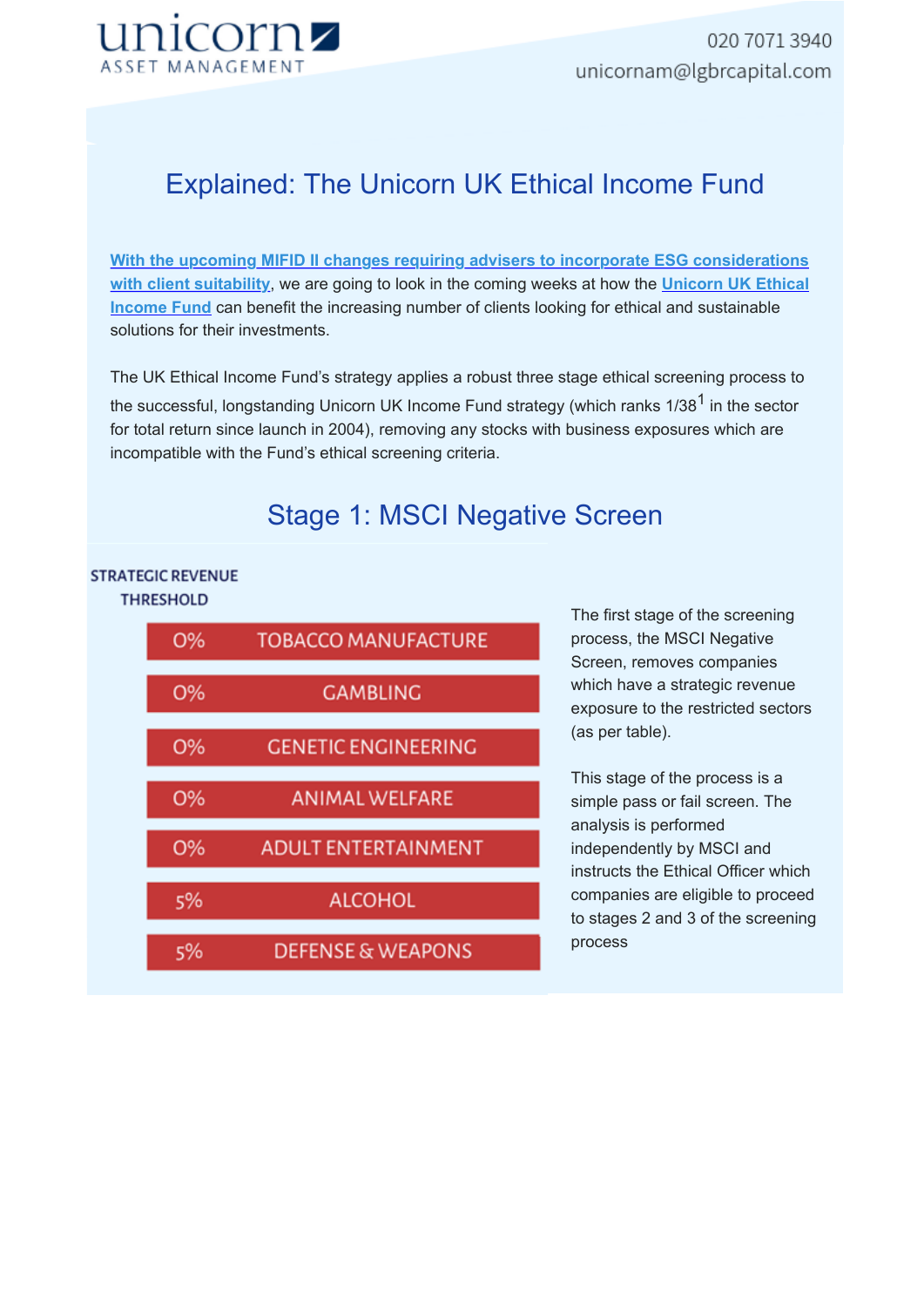This stage is seen by the managers as the "sleep easy" test . Although there is no universally accepted code of ethics it gives investors satisfaction that their hard earned money is not being put to work in companies that derive revenue and profits from areas of business with which they are not comfortable. This can also have the benefit of avoiding areas of heightened business risk, where excluded companies may be exposed to either regulatory intervention or increased public scrutiny. This stage removes one company held in the sister fund.

**Click here** to see the latest factsheet.

### Process in action



One of the stocks in the Unicorn UK Income Fund which is excluded from the Ethical Fund is Hollywood Bowl. Whilst not initially an obvious exclusion alcohol sales account for over 10% of the company's revenue which exceeds the 5% limit in the MSCI screen. This is the only company removed as part of the negative screen.

# Ratings